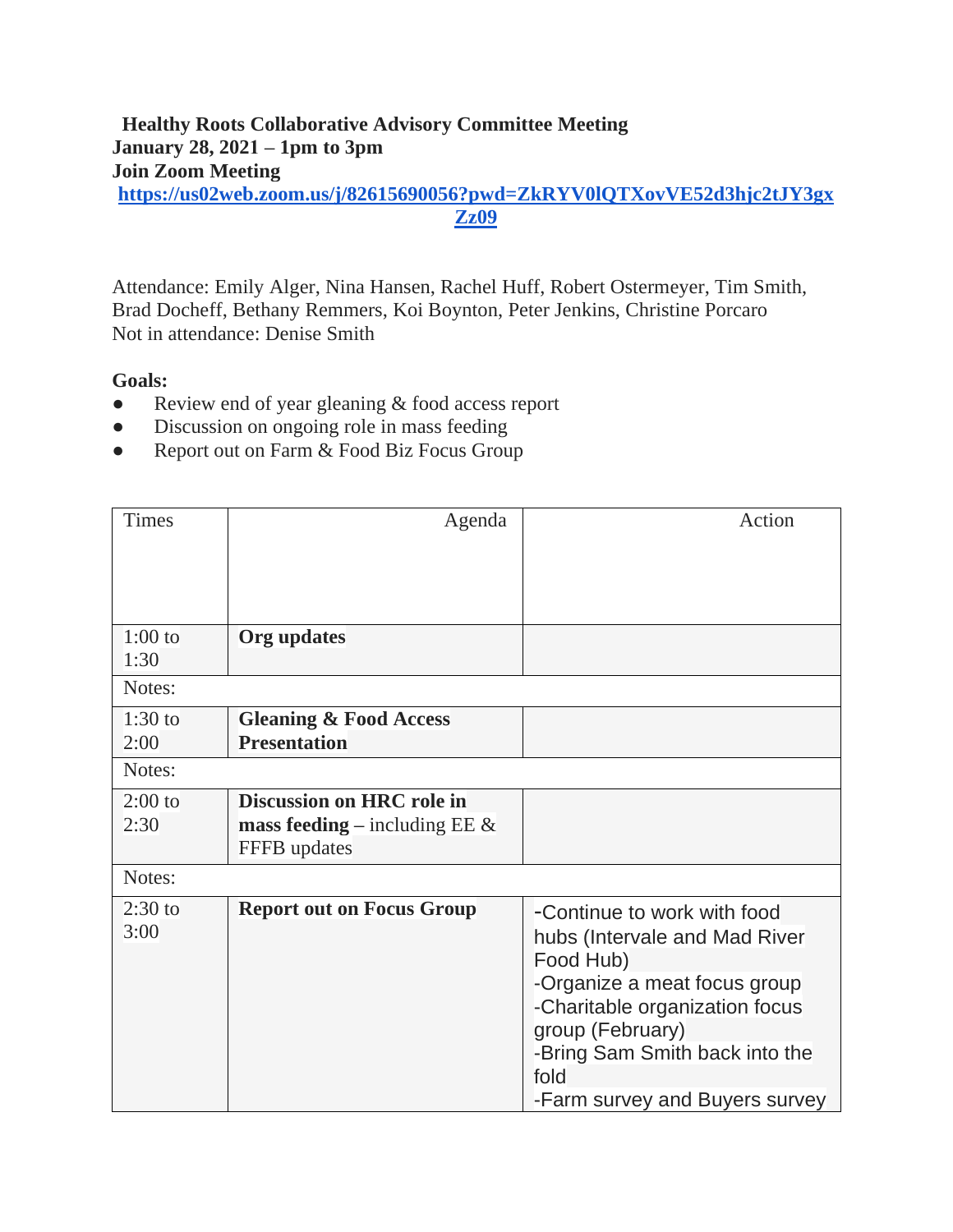*In accordance with provisions of the Americans with Disabilities Act (ADA) of 1990, the NRPC will ensure public meeting sites are accessible to all people or provide an opportunity to request accommodations. Requests for free interpretive or translation services, assistive devices, or other requested accommodations, should be made to Amy Adams, NRPC Title VI Coordinator, at 802-524-5958 or [aadams@nrpcvt.com,](mailto:aadams@nrpcvt.com) no later than 3 business days prior to the meeting for which services are requested.*

**FCIDC**- Through the ReStart Vermont Program it became very evident that small business did not have a handle/strong understanding of their finances. FCDIC and RPCs are applying for funding to help small businesses and farms manage their numbers better. A lot of the current resources are not available to smaller businesses and farms.

**Bethany**: NRPC project review committee has been closely following the Perego expansion (infant formula). They are starting a major expansion overhaul. They will continue to follow that project for the all the implications that that project will have.

NRPC was the head of the effort to see about helping business take advantage of visitors along the Mississquoi Valley Rail Trail (not necessarily ag businesses…but it could be). Bethany will ask Greta, who was project lead, to provide the committee with an update at a later meeting.

**Robert**: NorthWest Family Foods has been making efforts to get people inside to shop. They have created a system where the parking lot becomes the waiting room and staff can manage who comes in and out from inside the building. This setup becomes easier for the staff and for the customers.

**Brad**- Has had the opportunity to attend VT Rural Development workshops. Has found them to be really helpful, with inspiring words and many community insights.

**Nina**: They are still in the thick of Farmers to Families. They were able to squeeze in some local farms. They worked with Jim Markle to get potatoes. They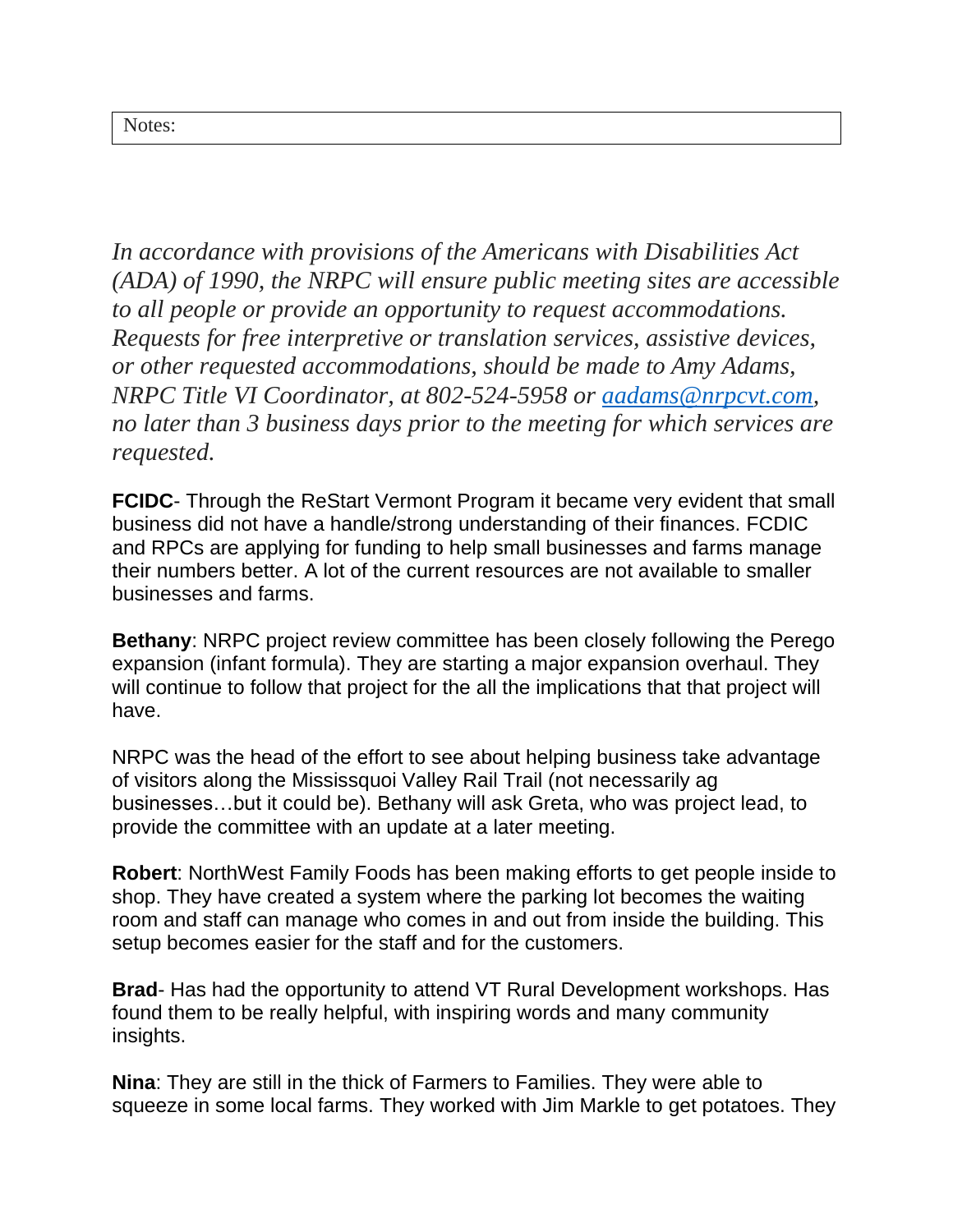worked with an orchard in Peru. Milk from Franklin County in the Cabot Yogurt that was included. Wondering if Healthy Roots knows what is going on with the USDA boxes.

**Koi**: The Abbey Group donated money for the Healthy Roots Collaborative Farm to School efforts. VT Food Bank had a meeting with MacKenzie Scott and soon after they got the donation (\$9 million). They contributed some money to Willing Hands to put in a walk in cooler.

**Robert**: Food is not the issue for the Food Bank. It is the transportation. There needs to be a system set up to get food to people that can't get to it. If we had a way to use existing systems to get food to people where they already are (daycares/schools) that would be great. We have the nodes just no way to get the food to those nodes. Transportation and distribution is the real issue.

# **Gleaning & Food Access Presentation**

PIVOT to CODIV 19 response -COVID 19 safety protocols (March) -ShiftMeals (April-June) -Farmers to Families Food Boxes (June-Sept) -Everyone Eats meals (September-December)

## **By the numbers**:

Farmers to Families -1,650 produce boxes -1,585 dairy boxes -1,000 gallons of milk -17,800 frozen meals -29,000 lbs of produce gleaned -3,000 lbs of other food moved

## **25 Recipient Sites Served**

-15 Charitable Food Sites

-10 Non-Tradition food Recipient Sites: Some of the non-traditional sites might not necessarily receive gleaned produce but they did receive the Farmers to Families Food Boxes and Everyone Eats Meals.

-This year there was an increased need in Richford. With the regular unloading of Farmers to Families Food boxes, it became a really truck to trunk operation and people knew it was going to happen so they always show up ready to take food.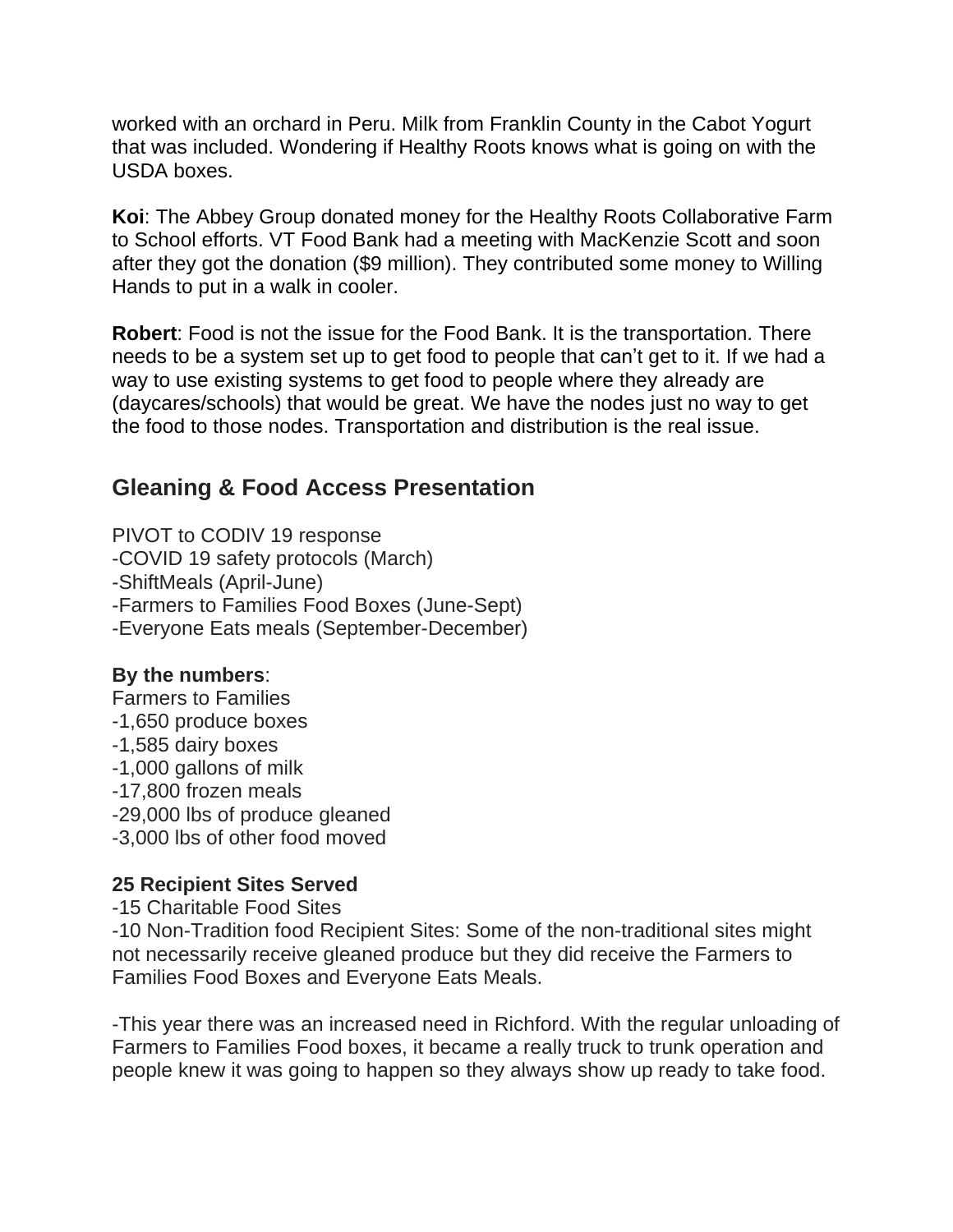CIDER Meals saw an increase from 250 to 650 (mainly seniors). Neighbor meals are produced at South Hero Congregational church for CIDER. Over the past 18 months it has really grown.

Other Grand Isle sites did not see an increase.

People are generally happy with the quantity and quality of gleaned produce. There was one comment about the produce being too ripe which can sometimes be true.

#### **Gleaned Produce**

Received produce from 13 farms and food from 9 non-farm partners. 45% had significant engagement (weekly glean of 800+ lbs)

Farms that donated over 800 pounds of food

-River Berry Farm -JK Markle Potatoes -Tuberville -Pomykala Farm -West Farm -West Shore Farm -Borderview Research Farm -Salvation Farms -Hall's Orchard -Jericho Settlers Farm

Plus Smaller amounts from 12 additional farms and partners -Wally's Place -Beef Liver from Health Hero -Tomato plant from Blue Heron Farm -Concord grapes from a S. Hero Resident -Eggs from Savage Gardens -Veggies from BFA Fairfax school garden -Produce swapped with other gleaning organizations

32 Volunteers -45% increase in individuals from 2019

Who are out Volunteers? -All individuals (no school groups this year) -53% volunteered more than once -22% volunteered 5 or more times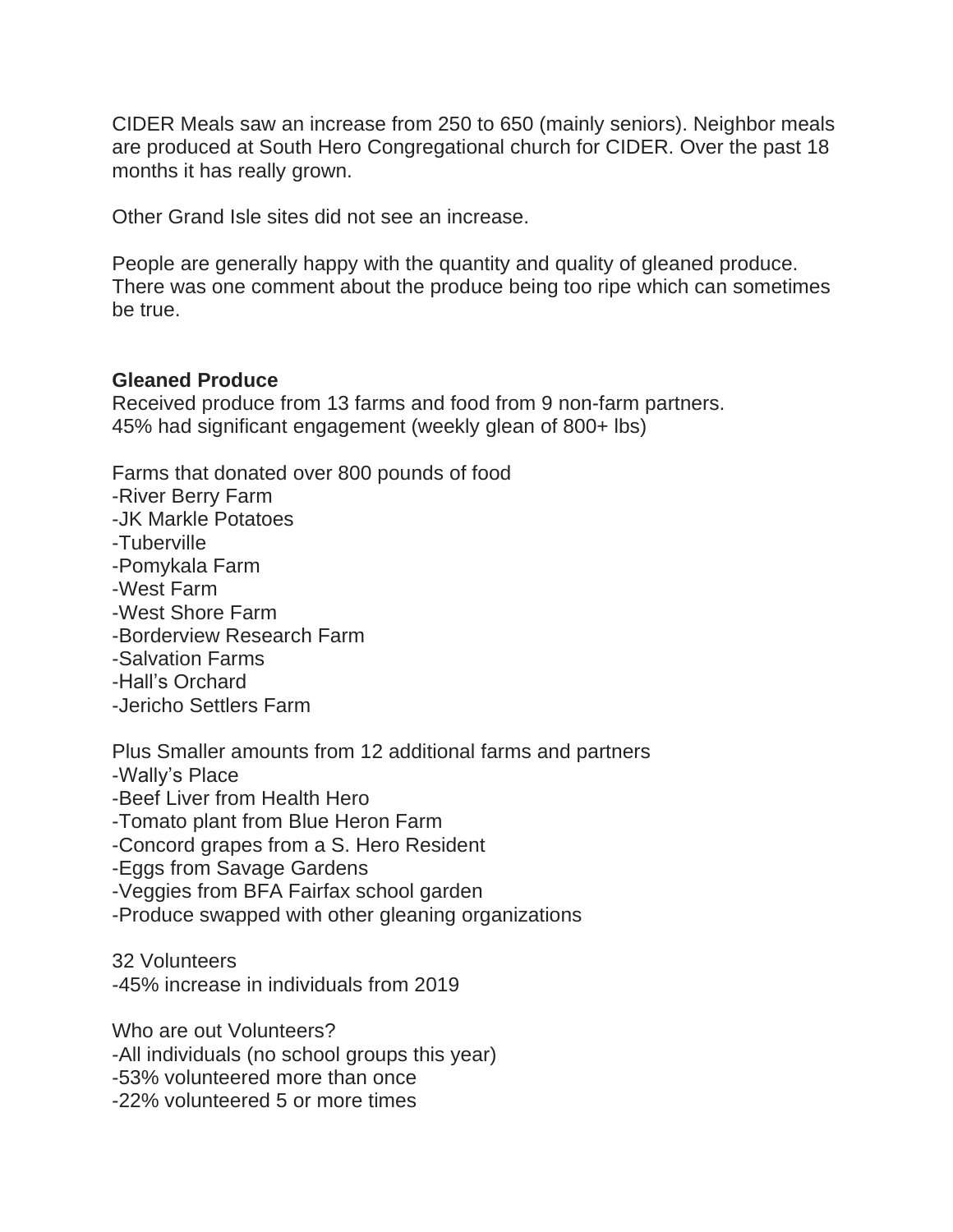-66% were new this year

What did volunteers fo? -They field gleaned a total of 92 hours -They drove 919 miles for deliveries -They processed vegetable (topping beets and carrots for a total of 18 hours).

## **Program Financials**

There has been an increase in expenses and that coincides with an increase in hours of Peter's position. The good updated is that Forward Philanthropy is ecstatic about what we are doing!

NOTE: Plumrose (HRC Corporate Gleaning sponsor) has changed their name to Swift Prepared Food.

## **Looking Forward**

A year-round program

Infrastructure is key. We need a centralized place for food. Not having to rely on space in a bunch of different location. Peter would like to see HRC stockpile more storage crops throughout the year. This would help to build our volunteer capacity. People can meet in one centralized location.

**Tim**: What does that storage space look like?

**Peter**: It depends on how big we want to dream and how quickly…essentially a building with a small cooler and some other storage space with some washing space. Willing Hands has a bunch of coolers at different temperatures depending on the product. One of our partner farms has been able to provide us storage space (West Farm). Health Hero also has some space that we use.

**Koi**: Just for our gleaning program and being able to respond to what has been moved in the past few years, a 4 pallet cooler would be great, a chest freezer, a loading dock, wash pack place and dry storage for Healthy Roots supplies (in addition to gleaning program).

**Peter:** Other infrastructure…potentially another pickup truck. It is pretty critical to getting into farm fields. That is lower priority right now, but it could be one in the future.

**Peter**: What is our role in mass feeding programs in the future? Do we want to double down on just gleaning? Are we wanting to expand who we serve, including non-traditional sites? Are there locations that are further out that we can serve?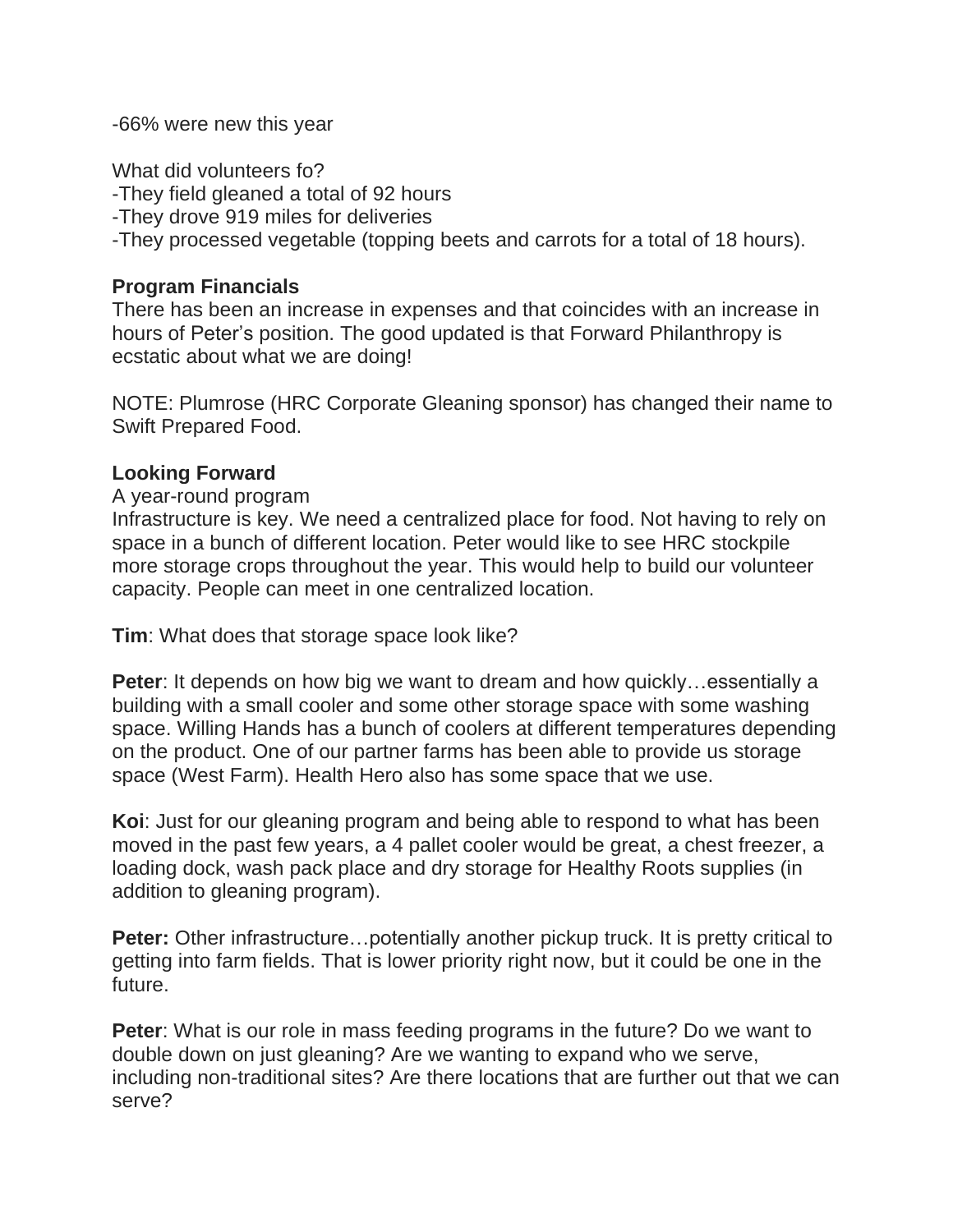### **Feedback and Questions**

**Rachel**: Echoes Robert's idea of using HRC to reach those existing nodes. Rachel and Peter were on a call yesterday where a woman was talking about going to a school parking lot to hand out food to people

**Peter**: There is not a HUGE surplus in just gleaned produce. What he is getting, is what food shelves need. If we could start creating food boxes ourselves (like the Intervale Center…that could be of interest). Our biggest farms (River Berry and Pomykala) are not necessarily increasing the amount of gleaned produce drastically but Healthy Roots currently does not have the capacity/outlets to take on much more.

**Koi**: It is interesting to see different farm practices and what kind of food and how much food we get. Ben Pomykala said he could give more if we had more volunteers.

Asking VT FoodBank about HRC being a more integral partner of Vermonters Feeding Vermonters. Is there a way for us to meet more non-traditional sites?

### **Farmers to Families**

**Koi**- We took part in a meeting with the Food Bank about how regional partners can move food regionally. The Abby Group was not awarded Farmers to Families the bid this round. Global Trading out of NJ won. They are a big corporation that works in prepared foods. Committee discussed whether or not HRC should engage in "last mile" distribution of the food boxes for Global Trading.

**Emily**- If we are not the middle man are we nervous about our existing relationships to charitable food sites?

**Peter**: He told food shelves that is was unlikely that HRC was going to be distributing the boxes and they were disappointed but they understood the circumstances.

**Tim**: If HRC does get picked, where would they drop off?

**Koi**: Healthy Roots would have people on site to unload boxes directly from to Global Trading into cars to then be distributed.

**Tim**: Some of this would need to be refrigerated?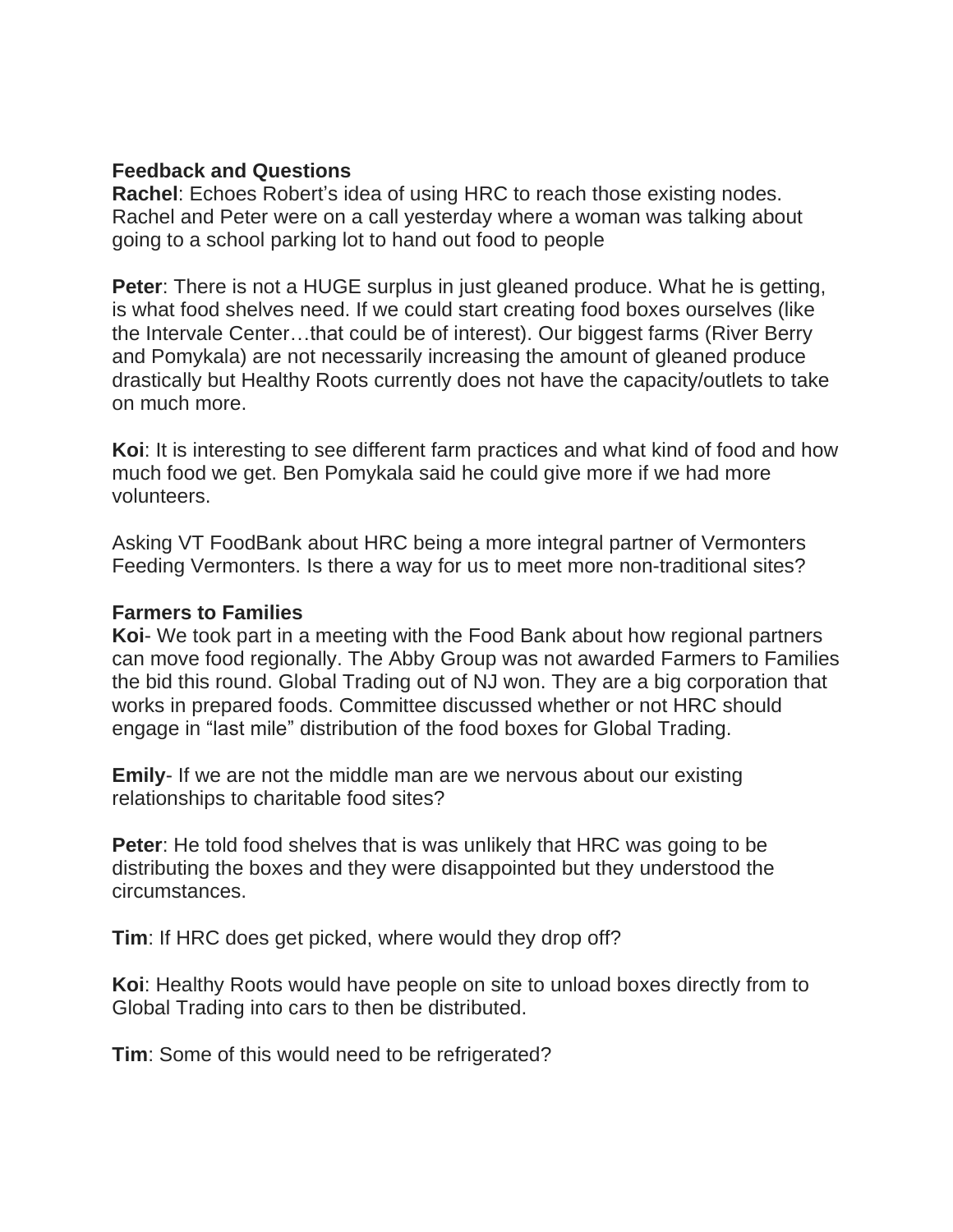**Peter**: Yes, because they are mixed boxes with meat and dairy…sites would need to separate that when they receive the boxes and refrigerate the meat and dairy…quite an inefficient system.

**Nina**: Do you think the state will step in and pay for the last mile?

**Koi**: I haven't gotten a sense that that is the case.

**Emily:** We are stretched in capacity already and probably not going to get the bid. It may be better to leave it to that Global Trading to do their best.

**Tim:** I think this will eat up all excess time that we have. I think it would be tough program to manage for sure especially if we don't have a place to work out of. From truck to trunk…that would be a logistical nightmare.

**Peter:** It would also be difficult with Everyone Eats meals happening at the same time too

**Emily**: Everyone Eats also has more of the ability to affect to our local businesses and farmers.

**Koi**: No other VT organizations think that GT will reach out to them and they are not looking to form a relationship with them.

**Tim**: Nina, do you have an aggregation point?

**Nina**: it has been different with each round: Global Foundries has been a silent partner…we are using their loading dock and kitchen facility… Other scenarios we met at a common point and unloaded. Global Foundries has been amazing (*NOTE- Global Foundries does NOT want this information publicized*).

**Robert:** Everyone loved the Farmers to Families boxes….the switchover of the distribution points to the food shelves made a lot of sense. In the spring, NW Family foods saw a 40% drop of households using the food shelf: People weren't traveling anymore, we had to put together prepackaged groceries (that took away choice and created less satisfaction). There was also an increase in SNAP benefits, there was the initial distribution of stimulus checks so that people who are normally served had more economic stability than ever before.

It shows quite simply how efficiently these program can eliminate economic stress. They did not experience any food shortages…the Farmers to Families boxes were really great!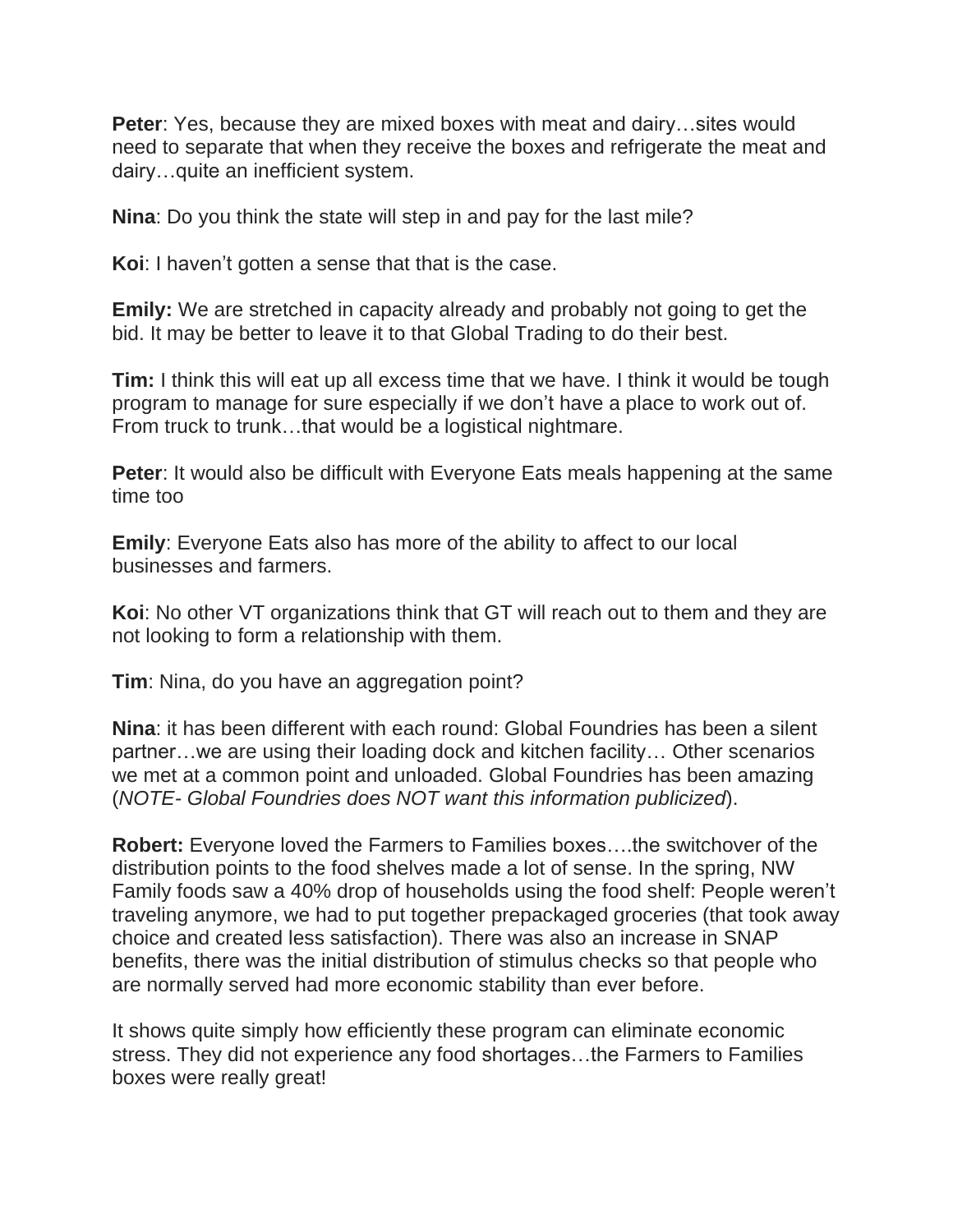Alburgh and Sheldon did see an increase in spring, summer and fall!

**Emily**: We should continue to keep gleaning program in mind as these infrastructure talks move forward. Who we are serving and what are we supplying them with…what do sites need in order to distribute? This could help us decide what kind of infrastructure that we need!

**Peter**: Are there goals for the gleaning program that we should be focusing on? When I think about what I am envisioning it is focused on nailing down volunteer capacity. Are there other things gleaning program should be pursuing?

**Robert:** Thank you Peter for the flexibility and work you are doing. You were able to distribute more types of food that had been available before. It was really remarkable and the flexibility that everyone has been able to show has been really great!

**Rachel:** Add a goal: We aren't going to get school groups in the field but we should continue to hold onto the educational aspect of gleaning with a focus on the charitable food system. Weave it into the Farm to School work!

# **Business Focus Group**

### **3 buyers**

Nina Hansen, The Abbey Group Sam, Pumpkin Village North Ashley Clear, Rail City Market

### **5 producers**

Phelan O'Connor, Pigasus Meats Angus Baldwin, West Farm Ben Pomykala, Pomykala Farm Christine Kubacz, Foggy Bottom Farm Kevin Melman, Funj Shrooming

They started to build a picture of what the needs might be. They started drawing a picture of cold and dry storage with a potential of a commercial kitchen space. They would like storage for frozen meats as well as being able to do short term storage for whole animals. People were also looking for access to dry storage for packaging where they might not have room on their farm.

The services people were interested in were a regionally aggregated CSA (similar to what the Intervale does). They were also interested in an increase in brokering of sales….how to formalize and institutionalize that.